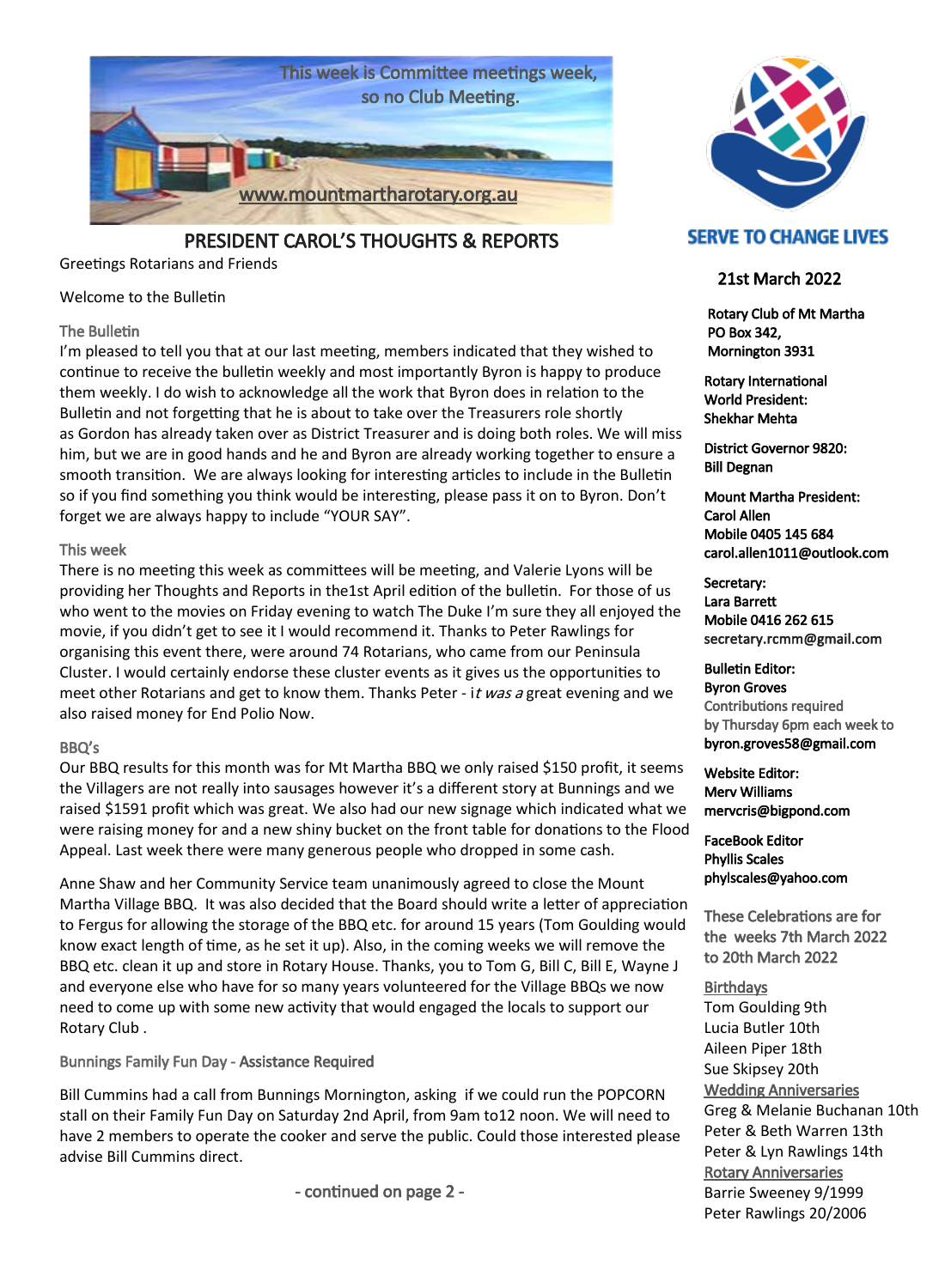

#### - continued from page 1 -

#### Girls' education \_ Food for thought

A woman with no schooling has four or five more children than a woman with 12 years of schooling, which means that educating girls will have a huge impact on population growth.

While the regions of the world with growing populations are often the ones with the lowest per capita carbon emissions, reducing fertility rates will still have massive benefits — not only for the planet but also in reducing intergenerational poverty. And, the Drawdown authors note, one study in Bosnia-Herzegovina, about 90 percent of Roma women are illiterate and less than 15 percent of Roma children go to school, leaving them vulnerable to human trafficking, among other things.

The Rotary clubs of Mostar, Bosnia and Herzegovina, and Denver, Colorado, partnered with a local non-profit on a global grant project that mentored 80 families with at-risk girls. Twenty students from the University of Bosnia volunteered as mentors, and 15 Roma girls enrolled in school as part of the effort. Organizers estimate that at least 1,000 parents, teachers, and girls in 20 communities learned about the importance of gender equality in education through printed materials and workshop

Enjoy your week and I look forward to seeing you on the 28th March at The Mornington Hotel.

Yours in Rotary - President Carol

|              | <b>MARCH IS WATER, SANITATION &amp; HYGIENE MONTH</b>                                                                                    |
|--------------|------------------------------------------------------------------------------------------------------------------------------------------|
| Mon 21 Mar   | <b>RCMM Committee meetings</b>                                                                                                           |
|              | Youth @ The Mornington Hotel @ 6pm                                                                                                       |
|              | Membership @ The Mornington Hotel @ 6.30pm                                                                                               |
| Fri 25 Mar   | WesternPort Seagrass Partnership Working Bee 10am - see Flyer on page 3                                                                  |
| Mon 28 Mar   | <b>RCMM Committee Meetiing - International &amp; Foundation at The Mornington Hotel @ 5pm</b>                                            |
| Mon 28 Mar   | Club Meeting - at The Mornington Hotel $\omega$ 6.00 for 6.30pm and via Zoom<br>with Guest Speaker Ridge Kally from Kieser Physiotherapy |
|              | <b>APRIL IS MATERNAL &amp; CHILD HEALTH MONTH</b>                                                                                        |
| Mon 4 Apr    | Club Meeting - at The Mornington Hotel $\omega$ 6.00 for 6.30pm and via Zoom - TBA                                                       |
| Mon 11 Apr   | Club Meeting - at The Mornington Hotel $\omega$ 6.00 for 6.30pm and via Zoom                                                             |
|              | Guest Speaker is Mark Patrick of Rotary & Victorian Police Mentoring program                                                             |
| Sat 16 Apr   | Bunnings BBQ - see Roster on page 4                                                                                                      |
| Mon 18 Apr   | No meeting - Easter Monday Holiday                                                                                                       |
| Mon 25 Apr   | No meeting - Anzac Day Holiday                                                                                                           |
|              | <b>MAY IS YOUTH SERVICE MONTH</b>                                                                                                        |
| Mon 2 May    | <b>Club Meeting - at The Mornington Hotel @ 6.00 for 6.30pm and via Zoom - TBA</b>                                                       |
| Fri 6 May    | Annual Community Golf Day @ Mount Martha Golf Course                                                                                     |
| Mon 9 May    | Club Meeting - at The Mornington Hotel $\omega$ 6.00 for 6.30pm and via Zoom - TBA                                                       |
| Mon 16 May   | <b>RCMM Committee meetings</b>                                                                                                           |
| Fri 20th May | <b>Bunnings BBQ - Roster to come</b>                                                                                                     |
| Mon 23 May   | Club Meeting - at The Mornington Hotel $\omega$ 6.00 for 6.30pm and via Zoom - TBA                                                       |
| Tue 24 May   | Lift the Lid on Mental Health Golf Day - see Flyer on page 5                                                                             |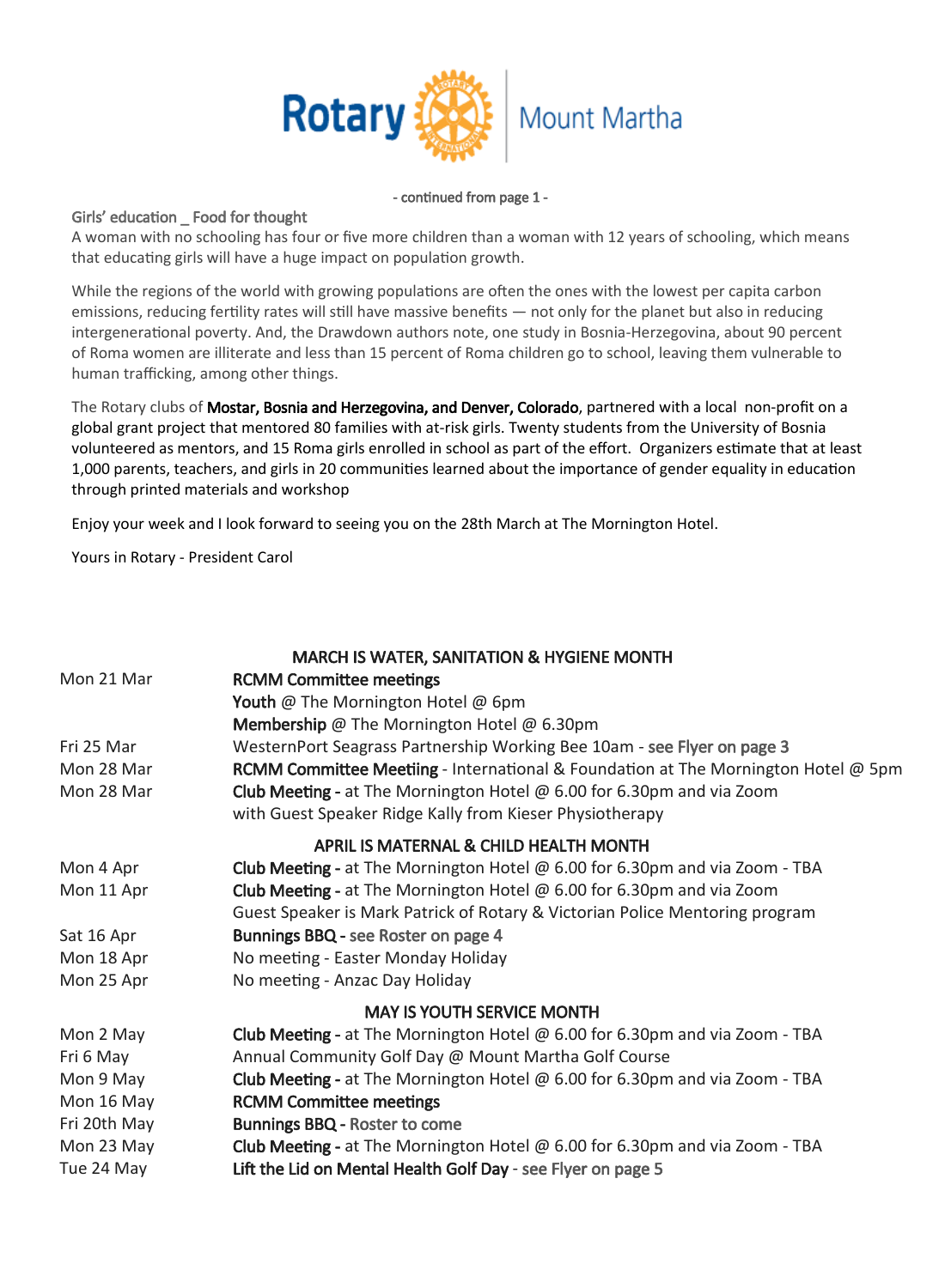

#### **WESTERN PORT SEAGRASS PARTNERSHIP - WORKING BEE**

#### Captain Dick Cox is a Director of Western Port Seagrass Partnership (WPSP) and has been involved in mangroves, seagrass and saltmarsh in Western Port for the last 12 years. He is also a District 9820 Rotarian

The WPSP has organised a working bee at Grantville on Thursday 24th March at 10am. We have students from RMIT assisting our scientific team to clean up and monitor and explain what we are doing, what we have been experimenting with and progress to date. I would greatly appreciate it if we could get a Rotary team together to do the same at Lang Lang the following day Friday 25<sup>th</sup> March 10am.

Unfortunately. Vic Grosiean is unable to join us as he has speaking engagements (which does not surprise me at all) but hopefully, he will be able to join us on a boat trip in the northern part of Western Port on Saturday 30 April which I am in the process of organising. The boat (Tidemaster) takes only 40 people and preference will be given to attendees at the March working bees.

Working on the mud flats requires a reasonable amount of fitness and wearing cloths and especially footwear that you will not mind throwing away, footwear is best to be old sneakers (or wet suit foot wear) NOT gum boots there have been too many sucked off and left in the mud.

We will be recording all these events so that you will be able to put them on your websites (especially when someone does a face plant in the mud!) a point made by the best RIPPR Jenny Scott in her summing up at the Conference, she had looked at ALL our websites in 9820, that we do not put our present and future projects online enough.

Please email me at riwcox@bigpond.net.au if you can attend at any of the above and I will forward further details of these events.

Regards **Dick** Captain Dick Cox OAM **President Elect/Community Director Rotary Club of Somerville Tvabb** 59 Stuart Rd, Tyabb, VIC 3913, Australia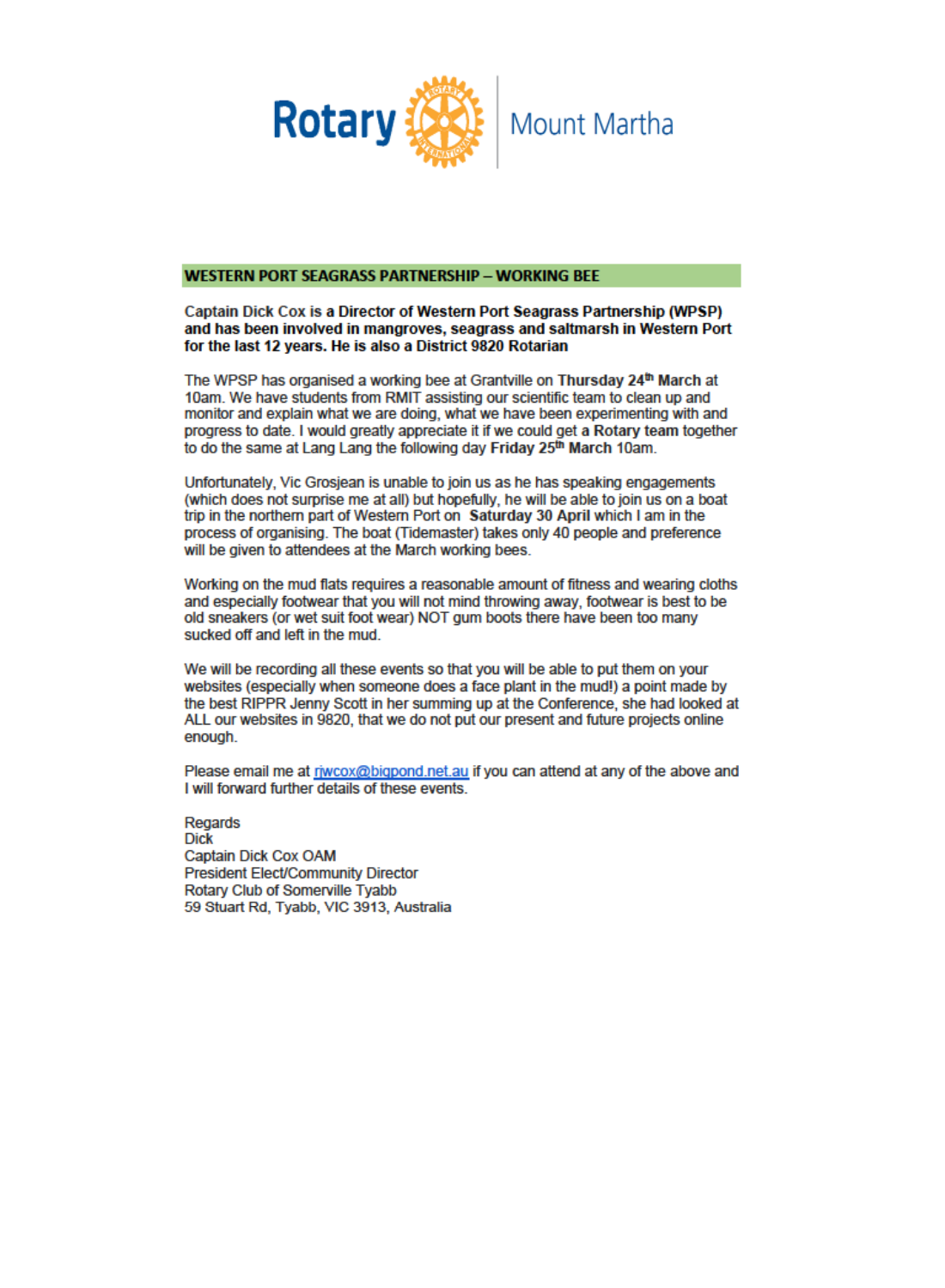

# SAUSAGE SIZZLE ROSTERS

BUNNINGS BBQ'S 8 to 11am 11am to 2pm 2pm b 5pm

## Saturday 16th April 2022 (Easter Saturday)

Rob Davies **Rob Davies Peter Rawlings Bill Cummins** 

Byron Groves **Example 20** Vacant Vacant Ray Martin Mary McIntyre Valerie Lyons Carol Allen

Bernard Butler **Bill Ewing Bill Ewing Communist Bill Branthwaite** Wayne Norris **Bruce Ranken** Bruce Ranken Barrie Sweeney

If you are unable to make your allotted shift, please find another Member to replace you and advise Bill Cummins and Byron Groves

Further Rosters for Friday Bunnings will come over the next few weeks



## OUR COMMUNITY & CLUB SUPPORTERS, TO WHOM WE ARE VERY GRATEFUL









**Bendigo Bank**